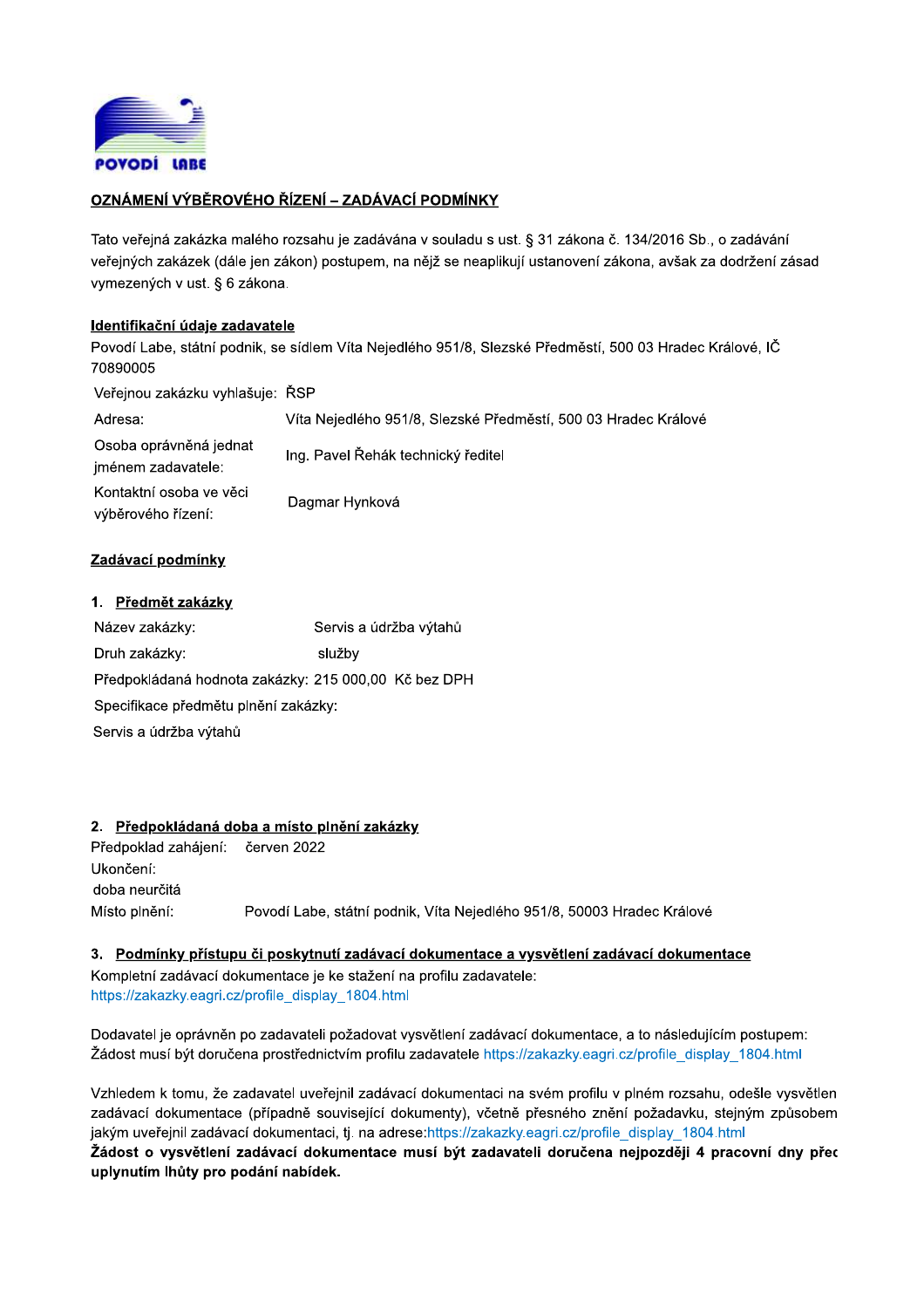# 4. Prohlídka místa plnění

Zadavatel prohlídku místa budoucího plnění nepředpokládá. Pokud o ni některý z dodavatelů požádá, zajist zadavatel jednotný termín shodný pro všechny zájemce a tento termín sdělí všem zájemcům stejným způsobem jakým uveřejnil zadávací dokumentaci, tj. na adrese: https://zakazky.eagri.cz/profile display 1804.html

## 5. Obchodní podmínky

Podrobně viz závazný návrh smlouvy o dílo (dále jen smlouva).

Přílohou zadávací dokumentace je vzorová podoba smlouvy, která bude sloužit k uzavření smluvního vztahu s vybraným dodavatelem. Zadavatel připouští pouze dále specifikované úpravy vzorové smlouvy účastníkem výběrového řízení v rámci přípravy návrhu smlouvy, který musí být přílohou nabídky a který musí být podepsár oprávněným zástupcem účastníka výběrového řízení. Tento návrh smlouvy musí v plném rozsahu respektova podmínky uvedené v této zadávací dokumentaci.

Zadavatel připouští pouze následující úpravy vzorové smlouvy:

- doplnění identifikačních údajů účastníka výběrového řízení
- doplnění nabídkové ceny
- ocenění přílohy č. 1 zadávací dokumentace Rozpis prováděných prací

## 6. Požadavky na prokázání kvalifikace

Základní způsobilost:

Podle § 74 zákona č. 134/2016., o zadávání veřejných zakázek. Forma prokázání: čestné prohlášení datované a podepsané osobou oprávněnou jednat jménem dodavatele.

Profesní způsobilost:

Výpis z obchodního reistříku nebo jiné obdobné evidence, ne starší 3 měsíců přede dnem zahájení výběrového řízení.

Forma prokázání: běžná kopie

Doklad o oprávnění k podnikání v rozsahu odpovídajícím předmětu zakázky (živnostenské oprávnění).

Zadavatel požaduje, aby dodavatel předložil doklad, že je oprávněn podnikat v rozsahu odpovídajícím předmětu veřejné zakázky:

Montáž, opravy, revize a zkoušky zdvihacích zařízení

Forma prokázání: běžná kopie

Dodavatel může v nabídce nahradit předložení dokladů ke kvalifikaci čestným prohlášením, z jehož obsahu bude zřejmé, že dodavatel splňuje kvalifikaci v požadovaném rozsahu.

Výpisem (běžná kopie) ze seznamu kvalifikovaných dodavatelů, ne starším 3 měsíců přede dnem zahájen výběrového řízení, je možné prokázat splnění základní a profesní způsobilosti.

Dodavatel může prokázat splnění určité části profesní způsobilosti nebo technické kvalifikace prostřednictvím jiných osob. Dodavatel je v takovém případě povinen do nabídky předložit:

- a. Doklady prokazující splnění chybějící části kvalifikace prostřednictvím jiné osoby
- b. Písemný závazek jiné osoby k poskytnutí plnění určeného k plnění veřejné zakázky nebo k poskytnutí věcí nebo práv, s nimiž bude dodavatel oprávněn disponovat v rámci plnění veřejné zakázky, a to alespoň v rozsahu, v jakém jiná osoba prokázala kvalifikaci dodavatele.

Má se za to, že požadavek podle odst. b. je splněn, pokud obsahem písemného závazku jiné osoby je společná a nerozdílná odpovědnost této osoby za plnění veřejné zakázky společně s dodavatelem. Prokazuje-li dodavate prostřednictvím jiné osoby kvalifikaci a předkládá doklady podle § 79 odst. 2 písm. a), b) zákona, tzn. osvědčení c plnění stavebních prací či služeb, vztahující se k takové osobě, musí dokument podle odst. b. obsahovat závazek, že jiná osoba bude vykonávat stavební práce či služby, ke kterým se prokazované kritérium kvalifikace vztahuje.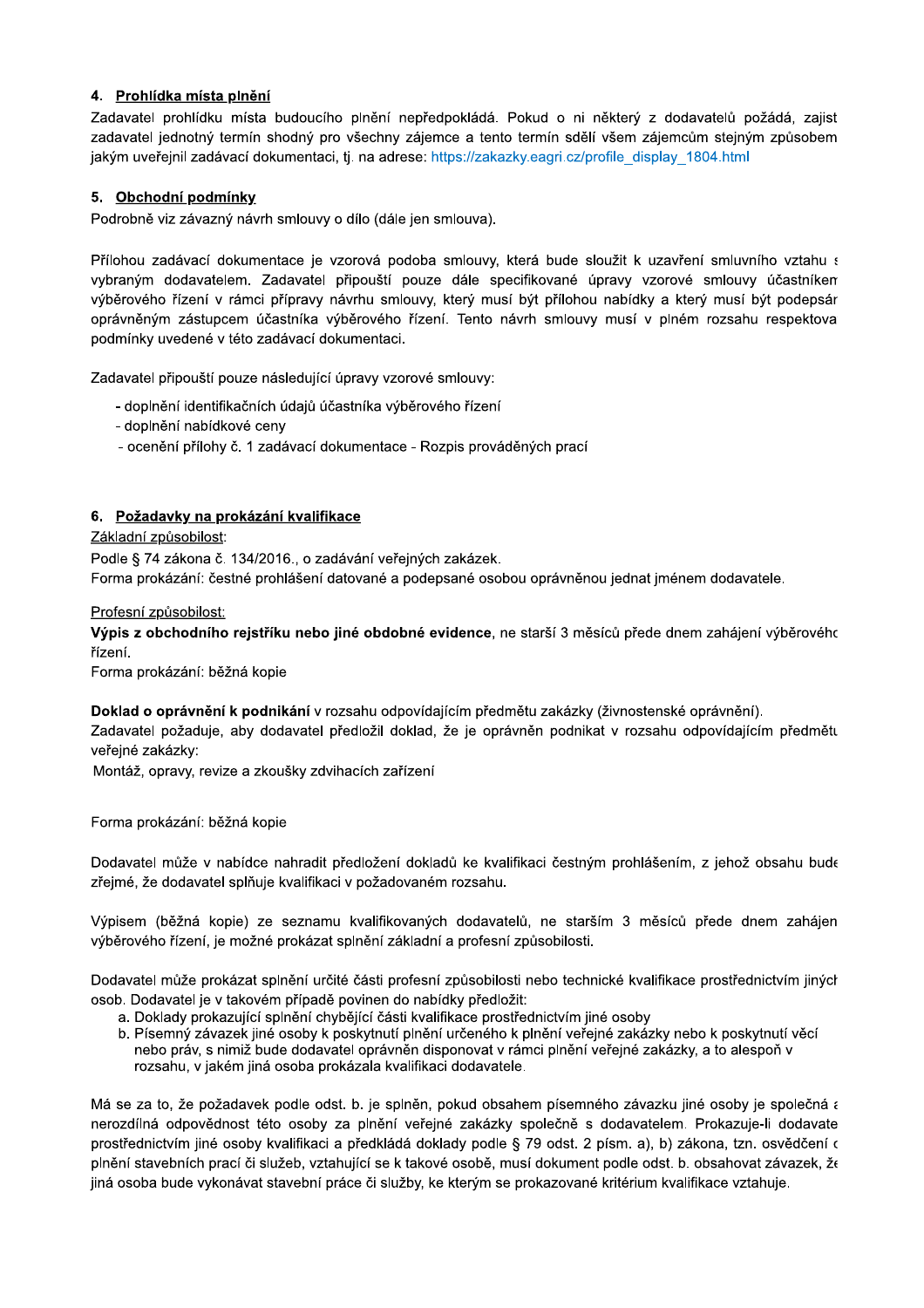Dodavatel není oprávněn prostřednictvím jiných osob prokázat splnění profesní způsobilosti – výpis z obchodního reistříku.

Vybraný dodavatel, se kterým má být uzavřena smlouva, předloží před podpisem smlouvy (pokud nepředložil již jakc součást nabídky):

- Čestné prohlášení datované a podepsané osobou oprávněnou jednat jménem dodavatele o prokázání základn způsobilosti

- (kopie).
- Výpis z obchodního reistříku, ne starší 3 měsíců přede dnem zahájení výběrového řízení (kopie).
- Doklad o oprávnění podnikání v zadavatelem požadovaném rozsahu (kopie).
- Doklady k prokázání splnění technické kvalifikace, pokud byly zadavatelem požadovány (kopie).

V případě, že vybraný dodavatel nepředloží k podpisu smlouvy výše uvedené doklady (pokud již nebyly součást nabídky), bude toto posuzováno jako neposkytnutí součinnosti potřebné k uzavření smlouvy.

## 7. Lhůta a místo pro podání nabídky

Datum a hodina: 27.05.2022 12:00 Nabídky musí být podány pouze elektronicky prostřednictvím profilu zadavatele: https://zakazky.eagri.cz/profile\_display\_1804.html

## 8. Hodnotící kritérium

Základním kritériem hodnocení je ekonomická výhodnost nabídky, kterou je nejnižší nabídková cena v Kč bez DPH Pořadí nabídek bude stanoveno podle výše nabídkové ceny. Nejlépe bude hodnocena nabídka s nejnižš nabídkovou cenou.

## 9. Podmínky a požadavky na zpracování nabídky

## Nabídka bude předložena pouze v elektronické podobě prostřednictvím elektronického nástroje - profilu zadavatele.

Nabídka nebude obsahovat přepisy a opravy, které by mohly zadavatele uvést v omyl. Dokumenty, které mají být předloženy podepsané (návrh Smlouvy, případně Plná moc), budou vloženy prostřednictvím profilu zadavatele a opatřeny elektronickým podpisem.

Dodavatel použije pořadí dokumentů specifikované v následujících bodech těchto pokynů pro zpracování nabídky:

Krycí list nabídky.

Podepsaný návrh Smlouvy.

Součástí zadávacích podmínek je vzor Smlouvy. Dodavatel pouze doplní požadované chybějící údaje a Smlouvu podepsanou osobou oprávněnou jednat jménem či za dodavatele učiní součástí nabídky jako návrh Smlouvy. Pokud jedná jménem či za dodavatele jiná osoba odlišná od osoby oprávněné jednat, musí být součástí návrhu Smlouvy plná moc opravňující tuto osobu k jednání.

Doklady a dokumenty k prokázání splnění kvalifikace.

Ostatní doklady a dokumenty.

Vyplněná příloha č. 2 zadávací dokumentace - Rozpis prováděných prací

V případě většího počtu příloh je vhodné je nejprve zkomprimovat do jednoho souboru například .zip.

### 10. Požadavek na způsob zpracování nabídkové ceny

Nabídková cena bude uvedena v CZK.

Nabídková cena bude zahrnovat veškeré náklady dodavatele spojené s plněním předmětu veřejné zakázky.